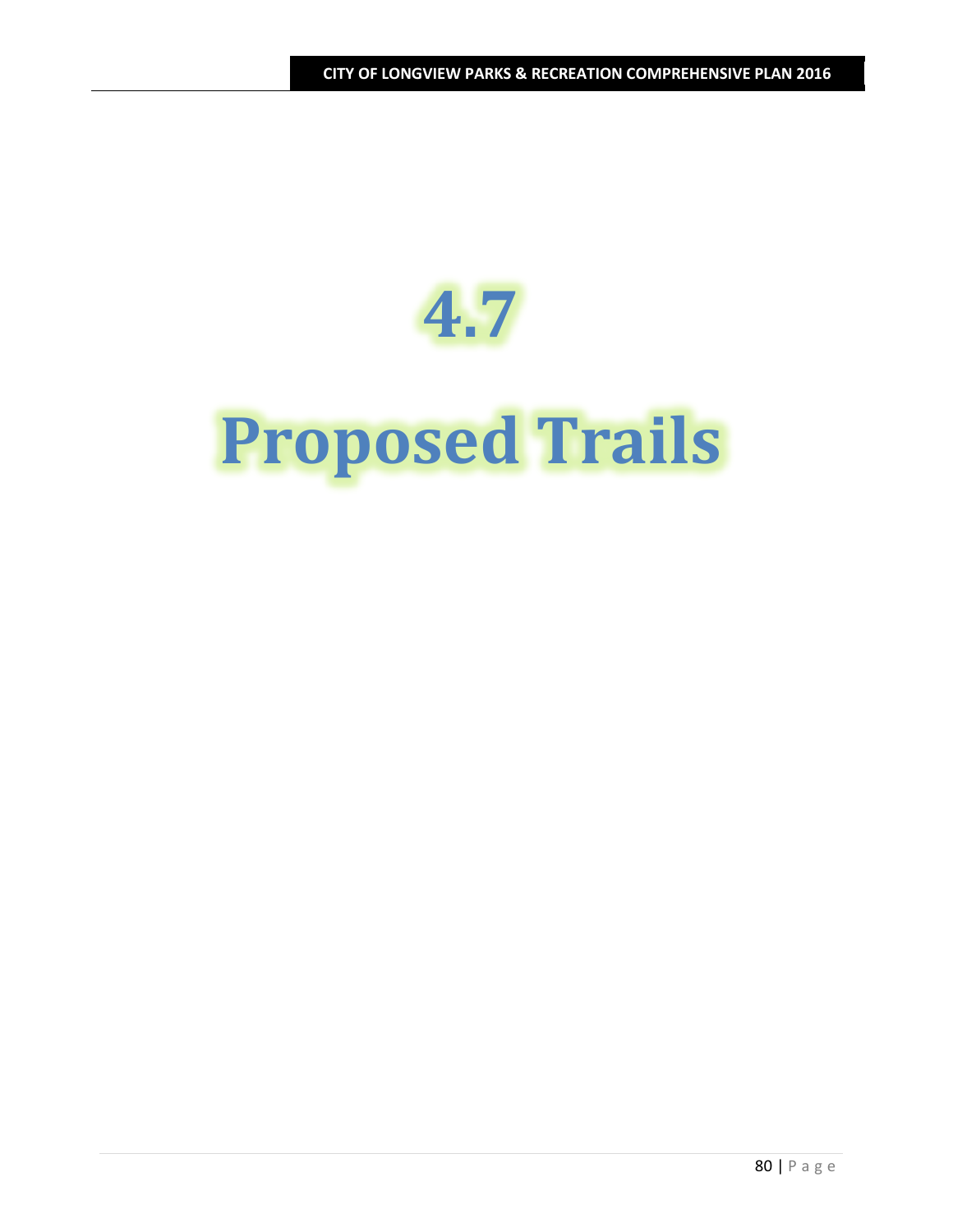

# **DIKING DISTRICT TRAILS**

**Exhibit X – Recommended Trail System to Pursue**

**CITY OF LONGVIEW PARKS & RECREATION COMPREHENSIVE PLAN 2016**

## **DESCRIPTION**

The City has a history of partnering with the diking district and other public utility groups to aid in the addition of publicly used trails (Appendix C). Below is a map of all the current ditches within the City of Longview. The Parks and Recreation Department already agrees to help maintain the Altrusa Trail and Pacific Way Trail which reside on top of dikes within the district. As the City continues to grow, less land is available for purchase or installation of trails. Because of the trail deficiency within the City, it would be most advantageous to partner with the diking district to provide access to the land owned by the district. A proposed trail that would encircle the City has been discussed as an option. There are approximately six major sections where linkage to the loop would have to be created; this includes the already constructed section adjacent to the Mint Valley Golf Course currently closed for public access. It is understood that the City and the Diking District are not the only two stakeholders; individual home owners, businesses, and other entities would have to be in agreement and involved to coordinate a project of this nature. The City could help provide maintenance to the trails and in turn the diking district could provide the land. With the lack of trail mileage, this partnership seems the most prosperous in supporting the health of our community, allowing for additional recreational tourism, and helping create a quality of place.